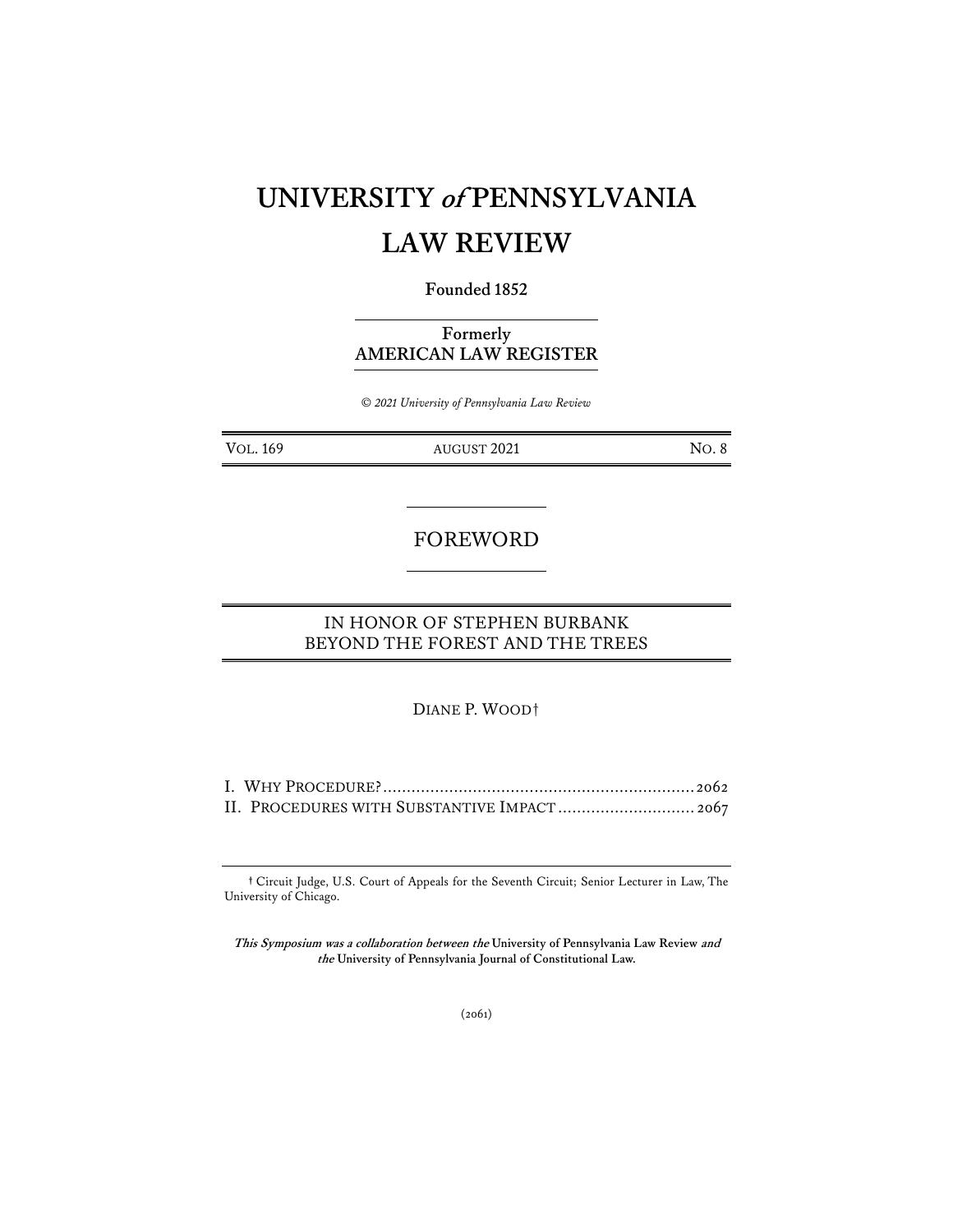It is a great honor and a great pleasure to have the opportunity to say a few words about one of the most consequential scholars of civil procedure and the federal courts in the country. No one can do justice to the breadth of Professor Burbank's more than forty-year span of work, and I know better than to try. A remarkable group of scholars and practitioners has gathered for this *festschrift*, and I will leave it to them to highlight his particular contributions to different aspects of the law.

What I would like to do is to invite all of us to step back and look at the big picture—the forest, if you like. Steve has often done just this, while never losing sight of each individual tree and its potential importance. I am reminded of the 19th century British scholar, Sir Henry James Sumner Maine, who commented on the intertwining of substance and procedure in a way that may be familiar to you. But here is the longer version, in Maine's words:

So great is the ascendency of the Law of Actions in the infancy of Courts of Justice, that substantive law has at first the look of being gradually secreted in the interstices of procedure; and the early lawyer can only see the law through the envelope of its technical forms.**<sup>1</sup>**

My only quarrel with that sentiment is that this interdependence of substance and procedure is not confined to the medieval Royal Courts, and it is not just "early lawyers" who view law through the "envelope of its technical forms." For better or for worse, the insight still holds, though today the point has been made in a different way, by Professors Burbank and Tobias Wolff: "in 'procedure' lurks power to alter or mask substantive results."**<sup>2</sup>**

#### I. WHY PROCEDURE?

Compelling as that proposition is, it is not one that is immediately obvious to newcomers to the law, or maybe even some old hands. Why, after all, would anyone want to study court procedure? Who goes to law school dreaming of becoming the leading guru on Federal Rule of Civil Procedure 23, or who fantasizes about picking apart the intricacies of different kinds of dismissals governed by Rule 41? And *who* thought he or she would stay up late at night trying to decide what a "short and plain statement of the claim," as described in Rule 8, really is? No one I know. And there are plenty of lawyers today who still don't see the thrill in procedure, though I suspect that they have not read anything that Professor Burbank has written.

**<sup>1</sup>** HENRY SUMNER MAINE, DISSERTATIONS ON EARLY LAW AND CUSTOM 389 (London, John Murray 1883).

**<sup>2</sup>** *See* Stephen B. Burbank and Tobias Barrington Wolff, *Redeeming the Missed Opportunities of* Shady Grove, 159 U. PA. L. REV. 17, 30 (2010).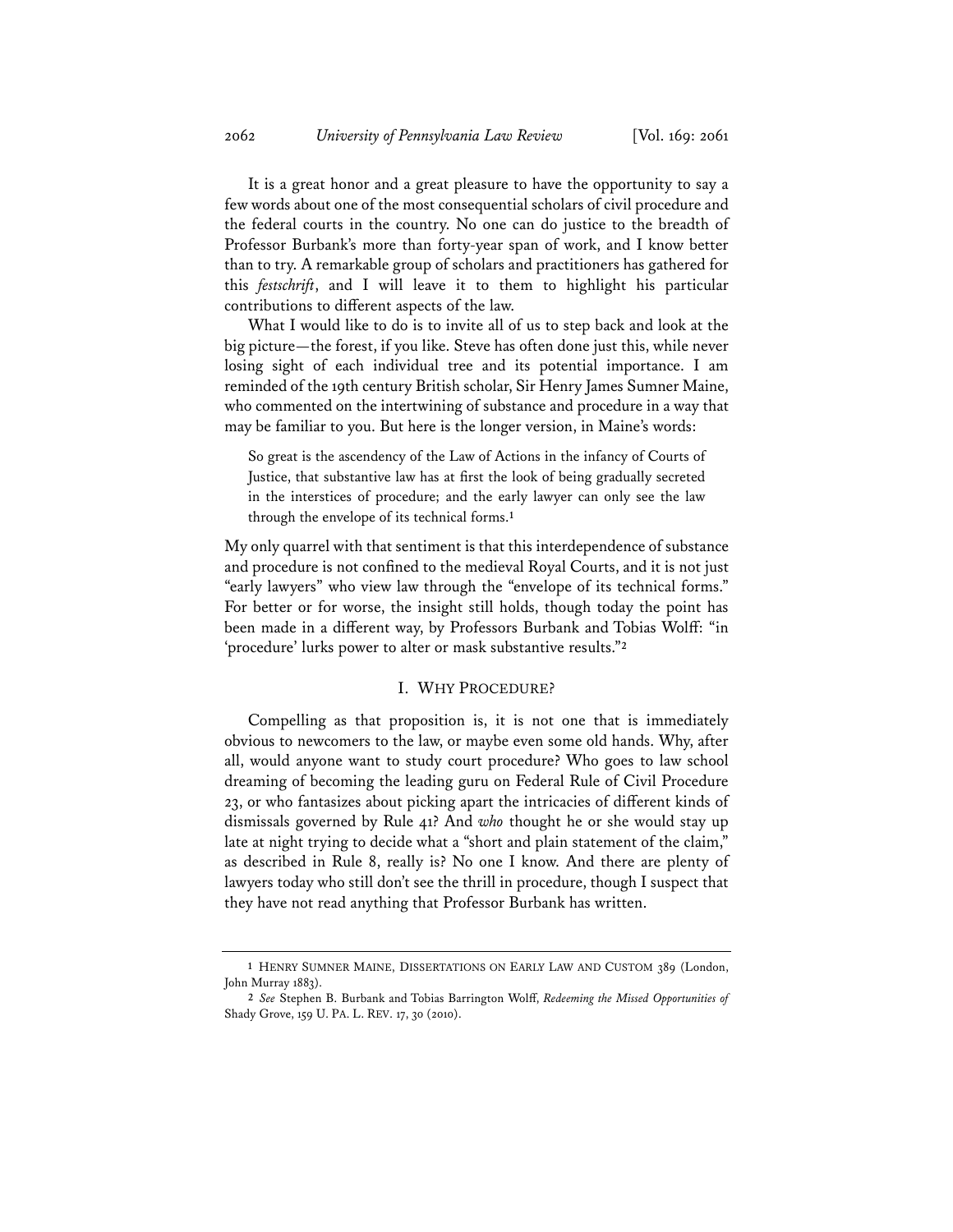Grander notions of constitutional law dominate the thinking of most law students: What does it mean to assure equal protection of the law? How effective is that constitutional guarantee (and for whom)? Is the right to freedom of speech endless, or does it bump into some limits ("fire" in a crowded theater, defamation, or tweets about unfounded conspiracy theories, perhaps)? Is the fact that the death penalty was widely used in 1791 enough conclusively to settle the debate on whether it is *now* one of those "cruel and unusual" punishments banned by the Eighth Amendment, and if not, why? Why are some parts of the Constitution effectively unenforceable through the courts—such as Article IV, section 4's command to the United States to "guarantee to every State in this Union, a Republican Form of Government"? Perhaps recent events will inspire a rethinking of the decision to understand that last one as non-justiciable—we shall see.

Or take statutes. Would you rather explore the Sherman Act (a particular favorite of mine), or the Voting Rights Act of 1965, or the Clean Air Act, or the Endangered Species Act, or would you prefer to lose yourself in the Hydra-headed monster known as discovery of electronically stored information? Did the Rules Enabling Act ever inspire anything like the famous cartoon illustrating the overweening influence the big "trusts" had in Congress (showing huge fat representatives of each of the trusts, looming over small and cowering Senators)?**<sup>3</sup>** Not that I know of.

**<sup>3</sup>** Joseph Keppler, *The Bosses of the Senate*, PUCK, Jan. 23, 1889, at 362.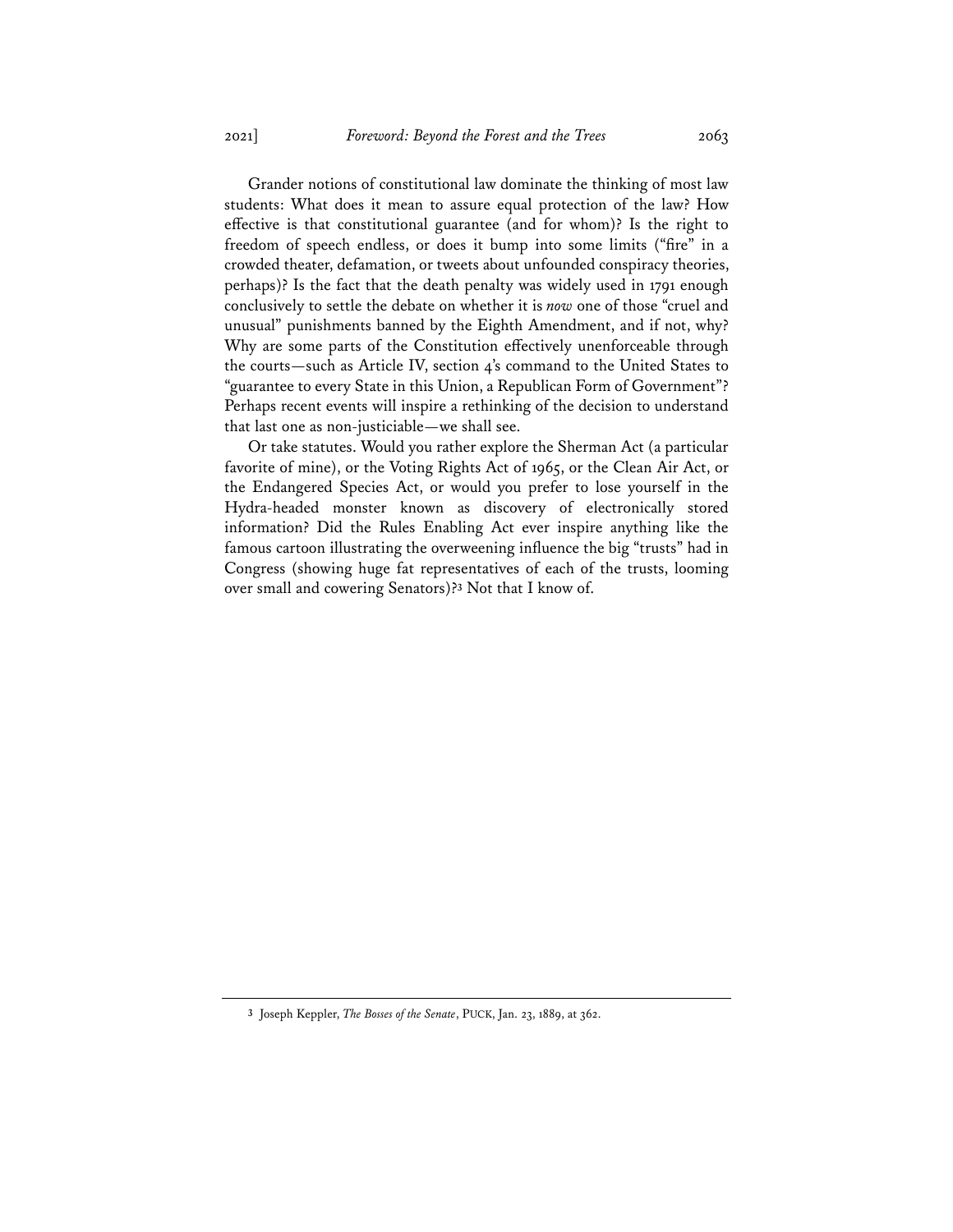

What, then, is the allure of such civil procedure staples as the Rules of Decision Act**<sup>4</sup>** and the Rules Enabling Act**5**? I have always thought that a nonlawyer, or indeed anyone but a civil procedure buff, would regard the Rules of Decision Act as a tautology: "The laws of the several states, except where [federal law] otherwise provide[s], shall be regarded as rules of decision in civil actions in the courts of the United States, *in cases where they apply*."**<sup>6</sup>** Which cases would those be? The statute is now, and always has been, silent about that critical point. That is regrettable for a country that decided immediately to have two parallel sets of courts—state and federal—with largely overlapping subject-matter jurisdiction.

And, as Professor Burbank has pointed out more than once, the Rules Enabling Act also has its Delphic qualities. After stating that the Supreme Court "shall have the power"**<sup>7</sup>** to prescribe rules for cases in the lower courts thereby bypassing the question whether it had that power all along, or if it had only those powers conferred by Congress—the Rules of Decision Act says that "[s]uch rules shall not abridge, enlarge or modify any substantive right."**<sup>8</sup>** It is difficult to take that language literally, as our experience with the "outcome-determinative" approach of *Guaranty Trust v. York* illustrated so well.**<sup>9</sup>** Every procedural rule has the potential of "abridging, enlarging, or

**<sup>4</sup>** 28 U.S.C. § 1652 (2018).

**<sup>5</sup>** *Id.* §§ 2071–2077*.*

**<sup>6</sup>** *Id.* § 1652 (emphasis added).

**<sup>7</sup>** *Id.* § 2072(a).

**<sup>8</sup>** *Id.* § 2072(b).

**<sup>9</sup>** 326 U.S. 99 (1945). *See* Hanna v. Plumer, 380 U.S. 460, 466-67 (1965) ("'Outcomedetermination' analysis was never intended to serve as a talisman." (citing Byrd v. Blue Ridge Coop., 356 U.S. 525, 537 (1958))); *see also* Diane P. Wood, *Back to the Basics of Erie*, 18 LEWIS & CLARK L. REV. 673, 682-87 (2014).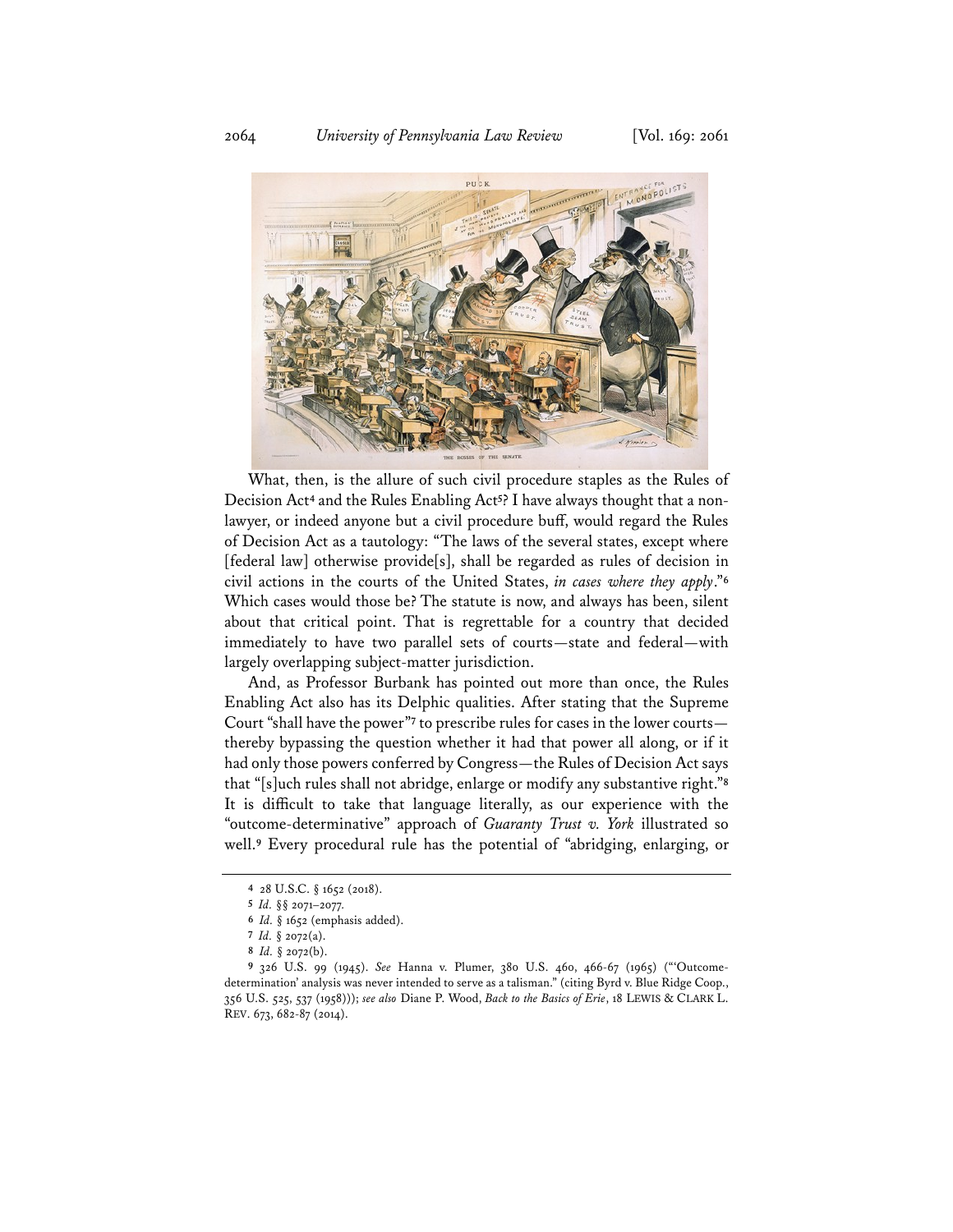modifying" a substantive right. And that fact hints at the answer to the question with which we started: why procedure?

Disputes will arise, no matter the size of the society. And for millennia, people have tried to establish peaceful methods of dispute resolution. The Code of Hammurabi (the best-known of the cuneiform group) dates from approximately B.C.E. 1,750.**<sup>10</sup>** And Codes existed even before that: around 2,400 B.C.E., there is evidence of a Code of Urukagina, named for a man who was king in some city-states of ancient Mesopotamia.**<sup>11</sup>** Laws are also referred to in cuneiform scripts in a number of ancient kingdoms—for example, Sumeria, Babylon, Assyria—dating back to the period between 2,800 and 1,200 B.C.E.**<sup>12</sup>** In ancient Ur, one finds the Code of Ur-namma dating from around 2,100 B.C.E; it is the earliest extant legal text and can be seen today in Istanbul at the Archeological Museums.**<sup>13</sup>**

Fast forward about 4,000 years, and we come to the formative years of what became the United States. From those early civilizations forward, it had been clear that a society needs to do more than simply enact laws. It has to have a way of enforcing them. And the English tradition inherited by the colonists had such a system: the common law courts and the courts of equity. Roman law and its offshoots were the other major alternative in Europe at the time; but, setting to one side the compelling scholarship of Richard Helmholz (showing how the canon law influenced the common law, and how the canon law itself was related to Roman law),**<sup>14</sup>** the colonies for the most part paid Roman law little heed.

Instead, the colonies modeled their courts on the local and royal courts they had known in England. But entry to the royal courts, and later the colonial courts, was strictly regulated. A layperson could not just go to the king's court and complain that his neighbor was trespassing on his land; or that he was promised a young horse but the seller delivered an old, brokendown nag; or that his taxes were too high. Only a trained lawyer would have the necessary command of Latin for the "writs" describing the type of case and indicating which court should hear it; and only a trained lawyer was competent in the clumsy "law French" that was spoken in English courts until just after the Restoration in 1688.**<sup>15</sup>** In short, in order to bring substantive

**<sup>10</sup>** *See* Raymond Westbrook, *The Character of Ancient Near Eastern Law*, *in* 1 A HISTORY OF ANCIENT NEAR EASTERN LAW 1, 8 (Raymond Westbrook ed., 2003).

**<sup>11</sup>** *See* Clause Wilke, *Mesopotamia: Early Dynastic and Sargonic Periods*, *in* 1 A HISTORY OF ANCIENT NEAR EASTERN LAW, *supra* note 11, at 141-43.

**<sup>12</sup>** *See* Westbrook, *supra* note 11, at 8-10.

**<sup>13</sup>** *Id.* at 8; *see also* Samuel Noah Kramer, *The Oldest Laws*, 188 SCIENTIFIC AM. 26, 26 (1953).

**<sup>14</sup>** *See generally* RICHARD H. HELMHOLZ, CANON LAW AND THE LAW OF ENGLAND (1987); RICHARD H. HELMHOLZ, CANON LAW AND ENGLISH COMMON LAW (1983).

**<sup>15</sup>** The Concise Oxford Companion to the English Language has a fascinating list of words showing that law French never really left the legal profession: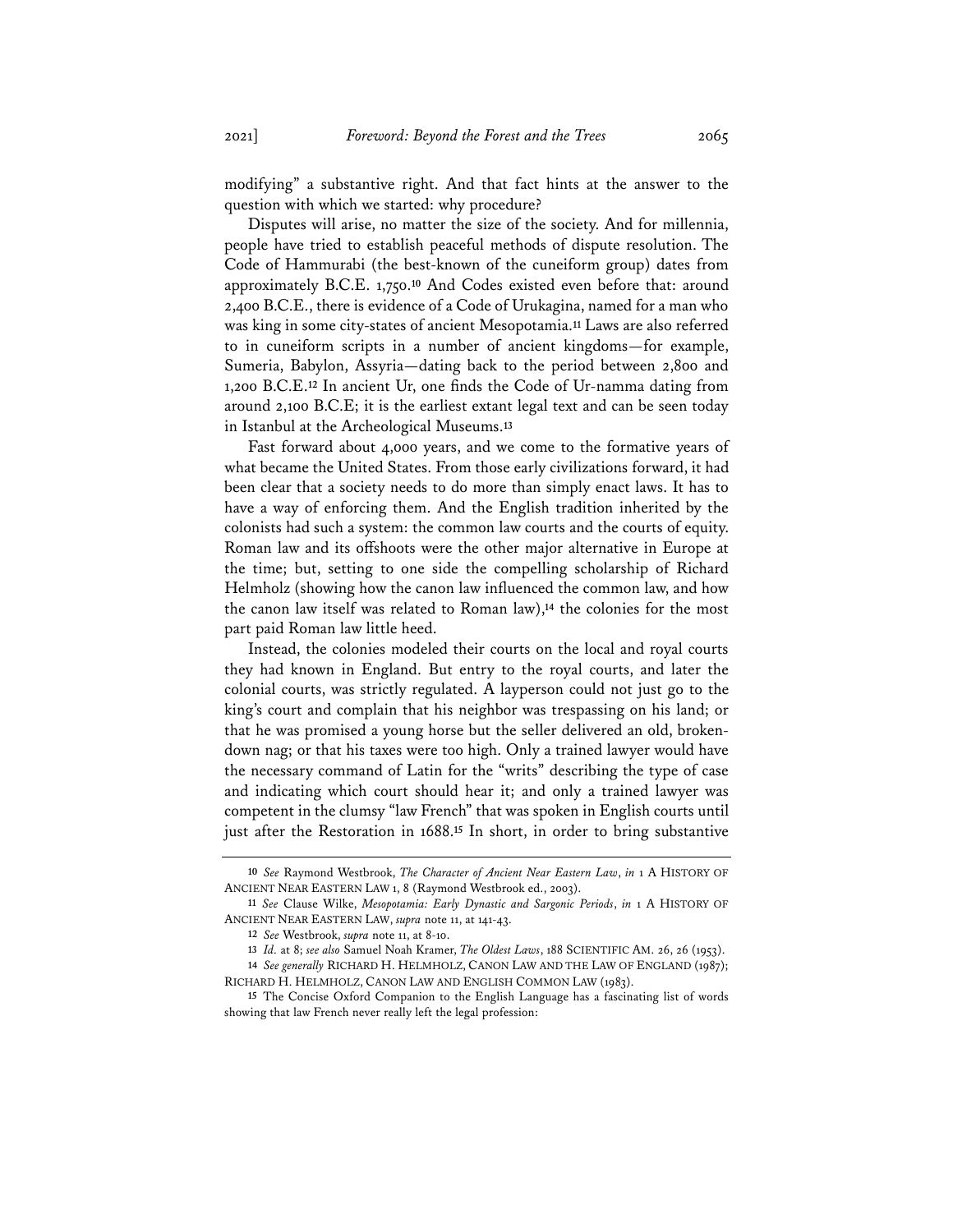rights to life, or to obtain effective redress from either another private party or the State, a mastery of court procedure was essential.

In that respect, nothing has changed up to the present day. Tribunals of all kinds—federal courts, state courts, arbitral tribunals—need certain basic information before they can move ahead with a grievance that has been laid on their doorstep (usually electronically, these days). The initial paper the court receives—call it a complaint—must serve a few critical functions: (1) it has to tell the court and the other party what the case is about from a factual standpoint; (2) it has to explain why the plaintiff chose *this* court as opposed to another, and justify that choice; and (3) it has to let the court know what kind of remedy the plaintiff is seeking. How easy or hard it is to make that initial showing will determine how secure the status quo is. If the plaintiff cannot get through the door, then the status quo will remain unchanged, and whatever losses or wrongs might have taken place will stay where they lie. That is true in a federal court whether the reason the plaintiff is turned away stems from her inability to satisfy the criteria of Article III (that is, considerations such as standing, ripeness, and mootness), or if (in a diversity case) she cannot satisfy the amount in controversy imposed by statute,**<sup>16</sup>** or if she fails to furnish enough detail in her complaint, or if her complaint is so prolix that the court cannot make heads or tails out of it. All of those barriers, it bears underscoring, are procedural in nature.

And that is just the beginning of the procedural hurdles that a litigant must clear. The federal courts have embraced judicial management,**<sup>17</sup>** and so cases are scripted from cradle to grave. If the litigant wants to obtain information relevant to the claims or defenses in the case, he or she must turn to the discovery rules.**<sup>18</sup>** Those rules dictate both the ways in which information may be sought and the interactions among the judge, the other party (and its lawyers), and one's own lawyer. Other rules dictate preparation for pre-trial conferences.**<sup>19</sup>** There are rules of evidence that govern both the

Many archaic French usages continue in the legal usage of England, such as: *amerce*, *implead*, *malfeasance*, *tort*. French word order is preserved in *attorney general*, *court martial*, *fee simple*, *malice aforethought*. The names of most legal roles in English are French in origin, such as: *attorney*, *bailiff*, *coroner*, *judge*, *jury*, *plaintiff*. The same is the case with the names of many crimes (such as: *arson*, *felony*, *libel*, *perjury*, *slander*, *trespass*) and of legal actions, processes, and institutions (such as *bail*, *bill*, *decree*, *evidence*, *fine*, *forfeit*, *gaol/jail*, *penalty*, *pillory*, *plea*, *prison*, *punishment*, *ransom*, *sentence*, *suit*, *summons*, *verdict*).

Tom McArthur, *Law French*, CONCISE OXFORD COMPANION TO THE ENGLISH LANGUAGE (June 11, 2018), https://www.encyclopedia.com/social-sciences-and-law/law/law/law-french [https://perma. cc/9ZHS-A5XA].

**<sup>16</sup>** 28 U.S.C. § 1332(a) (2018).

**<sup>17</sup>** *See generally* Judith Resnik, *Managerial Judges*, 96 HARV. L. REV. 374 (1982).

**<sup>18</sup>** *See* FED. R. CIV. P. 26–37.

**<sup>19</sup>** *See* FED. R. CIV. P. 16.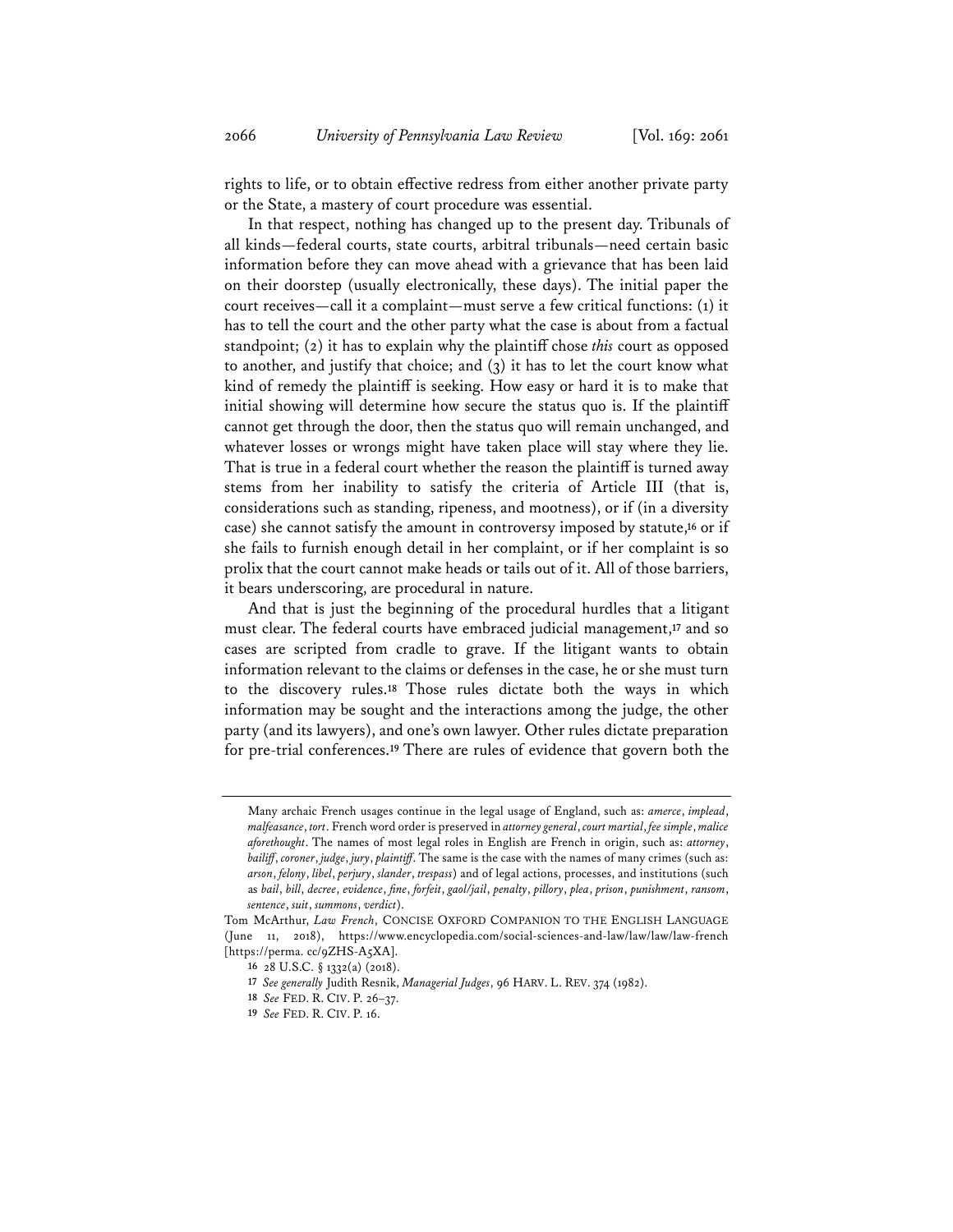pre-trial and trial stages, and there are rules for post-trial motions.**<sup>20</sup>** If the litigant is among the 30% or so of parties in the district court who are unrepresented,**<sup>21</sup>** the system is strained to the limit. A thousand and one procedural missteps are not only possible, but common. Often those missteps are prejudicial, and they are sometimes fatal. This is so even though the Supreme Court has instructed the lower courts to take it easy on *pro se* litigants, if possible.**<sup>22</sup>** Naturally, courts are not authorized to relieve *pro se*  parties from statutory deadlines and mandatory rules, but there is plenty of play in the joints that can be used to accommodate the non-lawyer.

So again, why procedure? The answer should be plain: if you believe in the Rule of Law; if you like to get things done; if you are committed to a government that treats all the people subject to its jurisdiction in an evenhanded manner; and if you appreciate both the complexities and challenges of the federal system that we have, then procedure is for you. It is the skeleton that supports all the rest of our laws. It is our procedural system that reifies the substantive rules that regulate primary conduct. It makes those rules come alive, or it consigns them to a corner. Indeed, once you finish reading Professor Burbank's work, you are likely to reject the idea that one can sensibly separate procedure from substance. Think of a bedsheet: without both the warp (the threads that run lengthwise) and the woof (the threads that run horizontally) all you would have is a gigantic bundle of thread. Only when the two are woven together does one end up with a sheet. Our legal system is the same: while it is possible for some purposes to distinguish between procedure and substance, we have nothing until they are properly put together.

#### II. PROCEDURES WITH SUBSTANTIVE IMPACT

Some concrete examples of procedures with particularly notable substantive effects will drive this point home. Let's return to the language of the Rules Enabling Act. Recall that it allows the Supreme Court to prescribe "general rules of practice and procedure,"**<sup>23</sup>** provided that those rules do not

**<sup>20</sup>** *See* FED. R. CIV. P. 50, 59–60.

**<sup>21</sup>** *See* Mark D. Gough and Emily S. Taylor Poppe, *(Un)changing Rates of Pro Se Litigation in Federal Court*, 45 LAW & SOC. INQUIRY 567, 574 (2020). The numbers are even worse at the court of appeals level: at the Seventh Circuit, something in the neighborhood of 60% of litigants are unrepresented. *See IDB Appeals 2008–present*, FED. JUD. CTR. (June 30, 2021), https://www.fjc.gov/research/idb/interactive/21/IDB-appeals-since-2008 [https://perma.cc/2YYQ-5254].

**<sup>22</sup>** *See* Estelle v. Gamble, 429 U.S. 97, 106 (1976) ("The handwritten *pro se* document is to be liberally construed."); Haines v. Kerner, 404 U.S. 519, 520 (1972) (holding a pro se complaint to "less stringent standards than formal pleadings drafted by lawyers").

**<sup>23</sup>** 28 U.S.C. § 2072(a).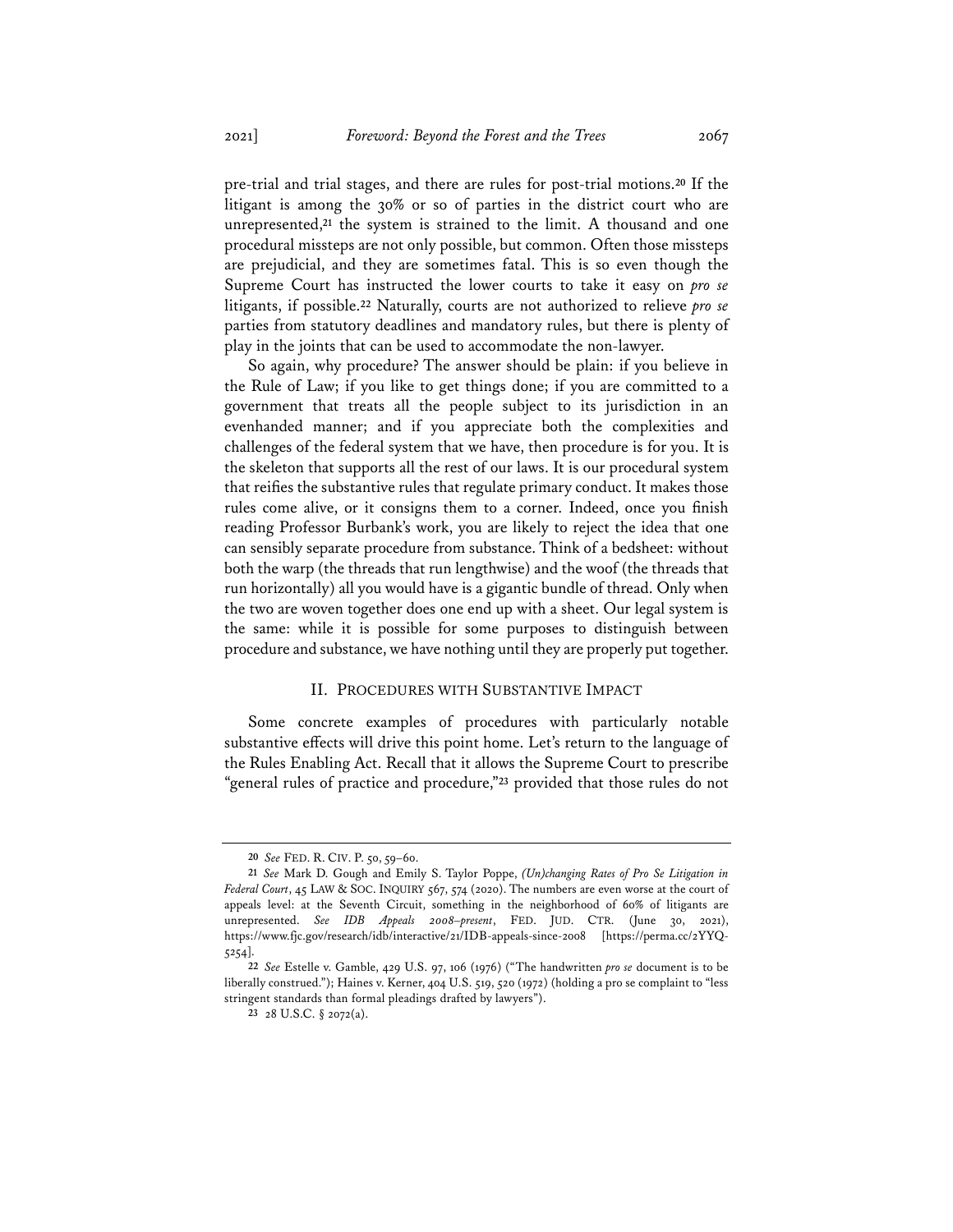"abridge, enlarge, or modify any substantive right."**<sup>24</sup>** It turns out that this is an impossible task if those general rules of procedure, which are intended to be transsubstantive in their operation, are to do any more than prescribe the font in which a brief must be written, or dictate where on the page the number should appear. And this problem exists no matter what the source of law on which the claim rests may be—federal, state, tribal, statutory, or common law.

Examples of this abound, but we might as well begin at the beginning, with the complaint. Since 1938, federal complaints have been governed by Federal Rule of Civil Procedure 8. Before that time, however, federal courts were instructed to follow the procedural rules of the states,**<sup>25</sup>** and the states built on their English antecedents. Before significant reforms on both sides of the Atlantic in the 19th century, whenever someone wanted to initiate a case, the would-be litigant had to find the correct writ (the correct Form of Action) and assert exactly what that writ required. If the lawyer picked a writ of debt or detinue, but the court thought that the claims sounded in trespass, the case was lost.

In time this was thought to be unduly harsh. In 1848, New York introduced the Field Code, which, while not a resounding success, at least meant well. It required a complaint to contain some identifying information, and then "[a] statement of the facts constituting the cause of action, in ordinary and concise language, without repetition, and in such a manner as to enable a person of common understanding to know what is intended," and finally, a demand for relief.**<sup>26</sup>** Unfortunately, no one could figure out exactly how much needed to be provided in order fully to describe the cause of action, and so people erred on the side of detail. That dashed hopes for brevity and simplicity, even though the code system was still enough better than the old forms of action that more than twenty states eventually adopted variants of it.**<sup>27</sup>**

The Federal Rules of Civil Procedure tried to solve the problem of prolixity by adopting a system of *notice* pleading, in place of a system that demanded that the entire "cause of action" (whatever that was) be pleaded. Thus, we have Rule 8, which requires only three things: (1) a statement of the grounds for the court's jurisdiction, (2) "a short and plain statement of the claim showing that the pleader is entitled to relief," and (3) a demand for relief.**<sup>28</sup>** The language has remained largely unchanged since it was written

**<sup>24</sup>** *Id.* § 2072(b).

**<sup>25</sup>** Conformity Act, ch. 255, § 5, 17 Stat. 196, 197 (1872) (requiring that "the practice, pleadings and forms and modes of proceeding . . . in the circuit and district courts . . . shall conform, as near as may be" to those of "the courts of record of the State within which such circuit or district courts are held").

**<sup>26</sup>** Act of Apr. 12, 1848, ch. 379, § 120, 1848 N.Y. Laws 497, 521.

**<sup>27</sup>** *See* Robert G. Bone, *Mapping the Boundaries of a Dispute: Conceptions of Ideal Lawsuit Structure from the Field Code to the Federal Rules*, 89 COLUM. L. REV. 1, 10 n.14 (1989).

**<sup>28</sup>** FED. R. CIV. P. 8.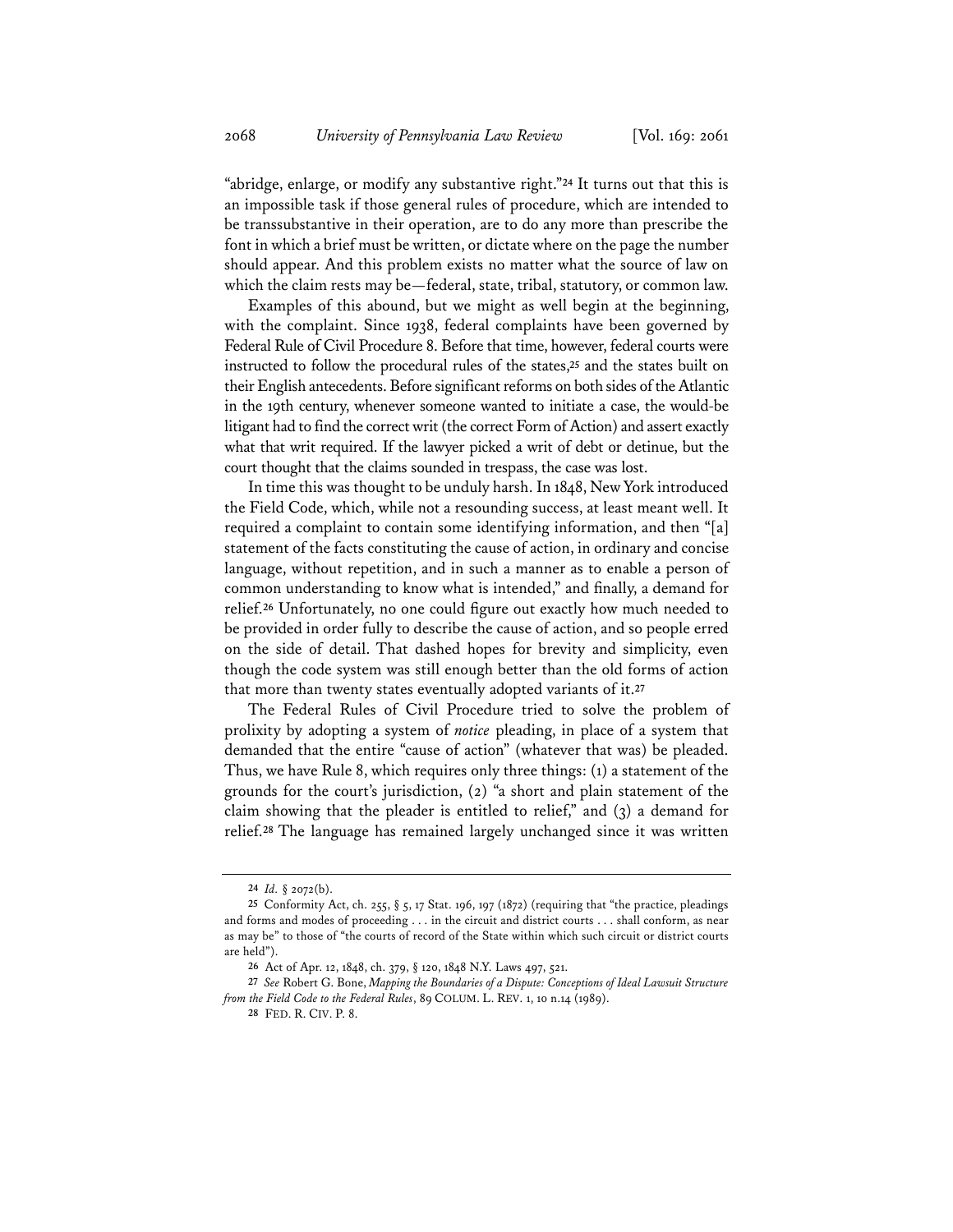(with the exception of some stylistic tweaks in 2007). The drafters of the original rules illustrated just how simple they expected pleading to be in the Forms (since abrogated) that they appended to the rules.**<sup>29</sup>** Bare-bones does not begin to describe some of those Forms.

Is Rule 8 a procedural rule? Sure–it deals with the content of the papers that must be filed with the court to initiate a lawsuit. Is it, as the Rules Enabling Act puts it, capable of "abridg[ing], enlarg[ing], or modifying" any substantive rights? Sure–as compared with the common-law system or the code system, it enlarges a party's ability to lodge a case in court and have her dispute resolved. A plaintiff has only to alert the defendant to the nature of the dispute, with enough detail to permit the defendant to respond. Gone, the drafters of Rule 8 hoped, would be the days of exhaustively digging up every pertinent fact (lest one be missed); gone would be the risk of losing a case because a critical fact was exclusively in the possession of the adverse party. The advent of Rule 8 thus meant that certain substantive rights were moved from the category of "theoretical but non-cognizable in court" to "sufficient to move forward."

Rule 8 also illustrates another point that has been at the center of Professor Burbank's scholarship: that these Janus-like rules, with one procedural face and one substantive face, come from various sources. The Field Code's rules about pleading came directly from the New York State Legislature. Some federal pleading rules—notably those that govern private securities litigation, for instance**30**—come directly from statutes passed by Congress. On a grander scale, the Federal Rules of Evidence as a whole were initially enacted by Congress,**<sup>31</sup>** even though they are now handled through the general rule-making process.**<sup>32</sup>** The Federal Rules of Civil Procedure, along with the Criminal, Appellate, Bankruptcy, and Evidence Rules, usually are adopted only after an exhaustive study by the relevant Advisory Committee, which sends them to the Standing Committee on Rules of Practice and Procedure. They next come before the Judicial Conference of the United States, which recommends them to the Supreme Court. The Supreme Court transmits the rules it wishes to enact to Congress by May 1; the rule or rules finally take effect on December 1, unless Congress chooses otherwise.**<sup>33</sup>** Finally, as Professor Burbank repeatedly has pointed out, rules

**<sup>29</sup>** *See* FED. R. CIV. P. 84 advisory committee's note to 2015 amendment; *Federal Rules of Civil Procedure with Forms*, U.S. COURTS 100-35 (Dec. 1, 2014), https://www.uscourts.gov/sites/ default/files/Rules%20of%20Civil%20Procedure. [https://perma.cc/78GG-EPBH].

**<sup>30</sup>** *See* Private Securities Litigation Reform Act of 1995, Pub. L. No. 104-67, 109 Stat. 737 (codified as amended in sections of title 15 of the U.S. Code).

**<sup>31</sup>** *See* Act of Jan. 2, 1975, Pub. L. 93-595, 88 Stat. 1926.

**<sup>32</sup>** *See* 28 U.S.C. § 2072(a), *amended by* Judicial Improvements and Access to Justice Act, Pub. L. No. 100-702, § 401, 102 Stat. 4642, 4648-49 (1988).

**<sup>33</sup>** *See* 28 U.S.C. §§ 2073–74.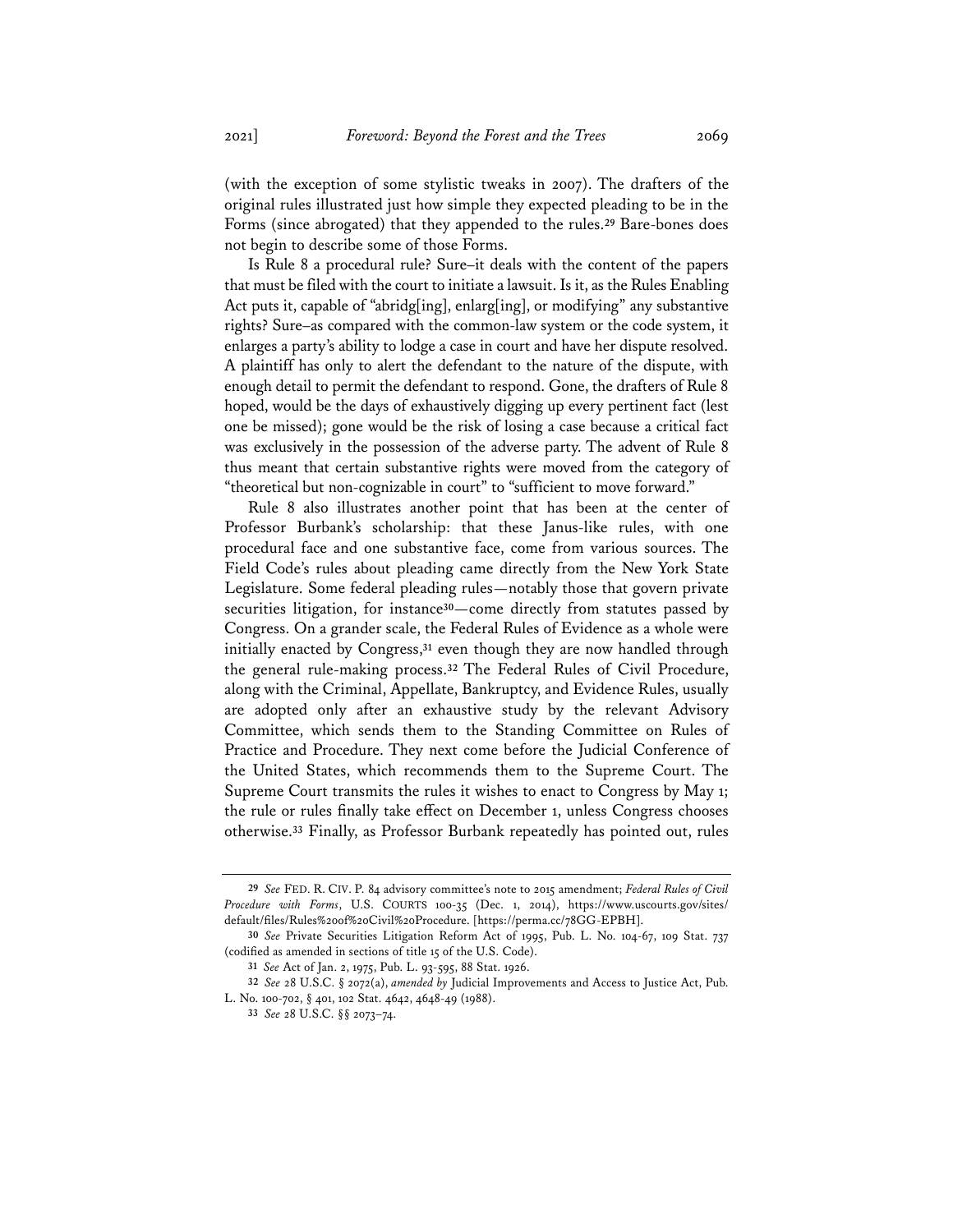come about both through authoritative Supreme Court interpretations of existing rules or statutes and through direct creation of federal common law.**<sup>34</sup>**

Until Professor Burbank highlighted this last method, it was flying below the radar. Yet it is quite important, both if one is interested in influencing rule development, and if one is concerned about separation of powers at the federal level. Only Congress has the authority to legislate substantive rules, and it must stay within the confines of its Article I powers. Indeed, one of the Supreme Court's major points in the *Erie Railroad* decision was that the creation of general federal common law in diversity cases was a constitutionally doubtful enterprise.**<sup>35</sup>** That suggests that, to the extent the Court is crafting rules, it needs to stay comfortably on the procedural side of our imaginary line separating substance from procedure.

Or at least that is what the books would tell you. What, then, was the Supreme Court doing when it decided *Bell Atlantic Corp. v. Twombly***<sup>36</sup>** and *Ashcroft v. Iqbal*?**<sup>37</sup>** Was it reining in an unduly expansive interpretation of Rule 8 that had been launched in *Conley v. Gibson***<sup>38</sup>** and had run out of control? Or was it deliberately raising the bar for all plaintiffs in civil suits in federal court, therefore constricting the ability to enforce legal rights and, by so doing, diminishing those rights? A closer look at the Court's rationale suggests the answer to that question.

*Twombly*, recall, was a case arising under section 1 of the Sherman Act, which requires an agreement between the defendants for liability.**<sup>39</sup>** The plaintiffs alleged that the regional Bell operating companies (which had been split off from the old AT&T in an antitrust consent decree) had conspired to exclude upstart new companies from the market, and thereby perpetuate their monopoly (and at the same time evade the restrictions in the consent decree, which was known as the Modified Final Judgment).**<sup>40</sup>** The district court thought that the plaintiffs had failed to indicate in their complaint that there was an illegal agreement; instead, all it saw was innocuous conscious parallelism.**<sup>41</sup>** But what is a plaintiff to do, if it is trying to bring a case based on an illicit agreement? Antitrust is not the only area where this problem arises. The Supreme Court confronted a similar issue, though with a markedly different result, in *Leatherman v. Tarrant County Narcotics Intelligence* 

**<sup>34</sup>** *See, e.g.*, Stephen B. Burbank & Sean Farhang, *Litigation Reform: An Institutional Approach*, 162 U. PA. L. REV. 1543, 1603-14 (2014).

**<sup>35</sup>** *See* Erie R.R. Co. v. Tompkins, 304 U.S. 64, 78 (1938).

**<sup>36</sup>** 550 U.S. 554 (2007).

**<sup>37</sup>** 556 U.S. 662 (2009).

**<sup>38</sup>** 355 U.S. 41 (1957).

**<sup>39</sup>** 550 U.S. at 548; 15 U.S.C. § 1 (2018).

**<sup>40</sup>** *Twombly*, 550 U.S. at 549-51.

**<sup>41</sup>** *Id.* at 552.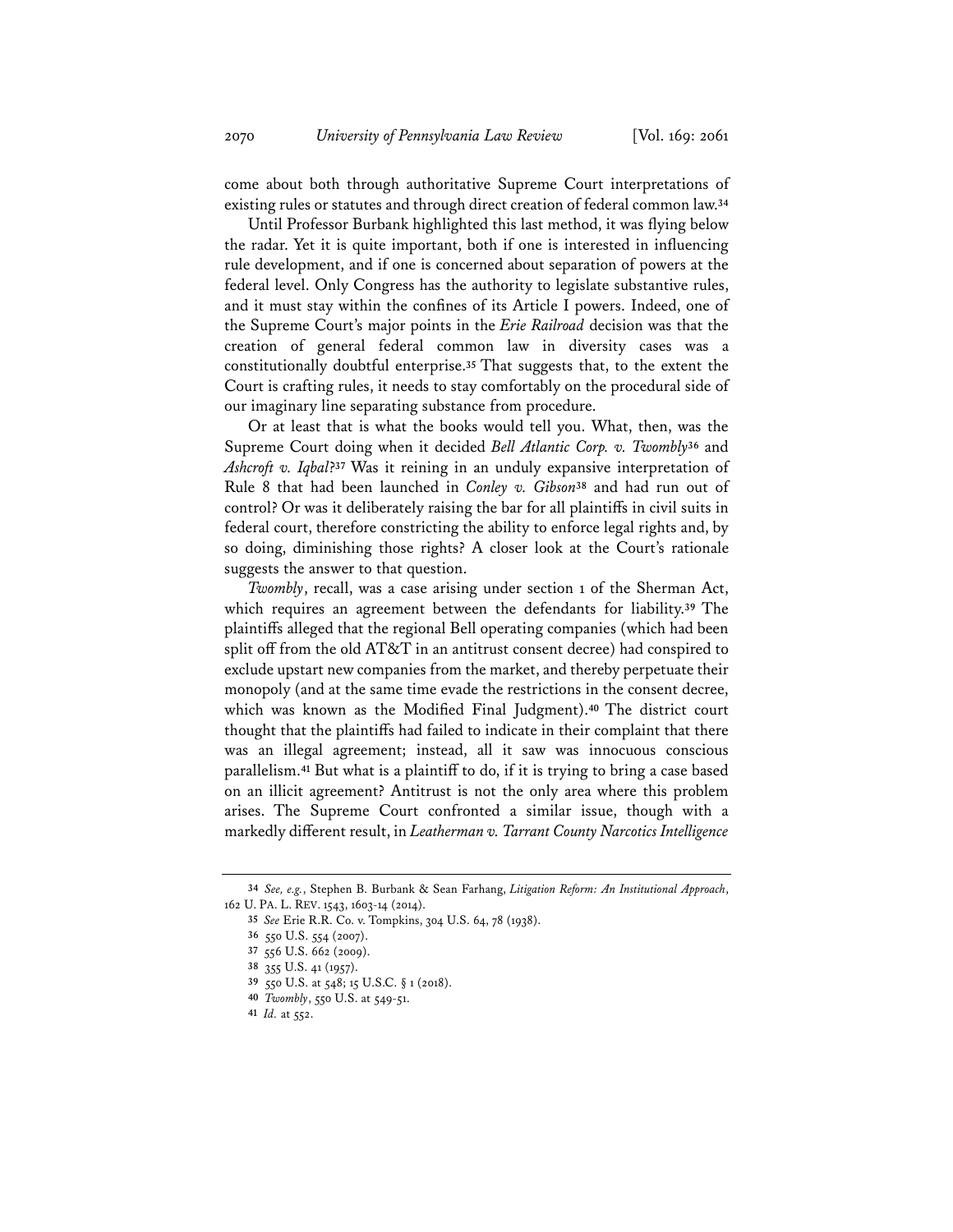*and Coordination Unit*.**<sup>42</sup>** There the Court had to decide whether there was some heightened pleading standard for civil rights cases brought against municipalities.**<sup>43</sup>** It answered with a resounding "no."**<sup>44</sup>** "[I]t is impossible," Chief Justice Rehnquist wrote for a unanimous Court, "to square the 'heightened pleading standard' applied by the Fifth Circuit in this case with the liberal system of 'notice pleading' set up by the Federal Rules."**<sup>45</sup>** Additional detail may be demanded only if the case falls within the ambit of Federal Rule of Civil Procedure 9(b), and even Rule 9(b) permits general allegations about malice, intent, knowledge, and state of mind.**<sup>46</sup>**

In *Twombly*, the Court paid little heed to the distinction between the standards of Rule 8 and Rule 9(b). Instead, it adopted a brand-new standard for federal court complaints. In language that has made me want, more than once, to tear my hair out, the Court gave us the classic "on the one hand, on the other hand" set of instructions. On the one hand, "detailed factual allegations" are not necessary, the complaint must only give the defendant "fair notice" of what the case is about, and the plaintiff is not required to show that success is probable.**<sup>47</sup>** But on the other hand, "more than labels and conclusions" is necessary, and "a formulaic recitation of the elements of a cause of action" will not do.**<sup>48</sup>** In some unspecified way, "[f]actual allegations must be enough to raise a right to relief above the speculative level."**<sup>49</sup>** The Court's key word was "plausible," as opposed to probable (too much) or possible (too little). And, as we all know, the Court doubled down on this standard in *Iqbal*, making it clear that the *Twombly* understanding of Rule 8 was, as is typical for Federal Rules, transsubstantive.**<sup>50</sup>**

To a lower court judge, it is exceedingly difficult to take a plausibility standard at face value. For one thing, when a judge is asked to decide whether a complaint fails to state a claim upon which relief can be granted,**<sup>51</sup>** the judge must accept the factual account set out in the complaint (including inferences that fairly can be drawn) and eschew anything smacking of a credibility determination. Yet what does the word "plausible" mean? According to the Cambridge Dictionary, it means "seeming likely to be true, or able to be

**<sup>42</sup>** 507 U.S. 163 (1993).

**<sup>43</sup>** *Id.* at 164.

**<sup>44</sup>** *Id.*

**<sup>45</sup>** *Id.* at 168.

**<sup>46</sup>** *See id.*; FED. R. CIV. P. 9(b) ("Malice, intent, knowledge, and other conditions of a person's mind may be alleged generally.").

**<sup>47</sup>** 550 U.S. at 555-56.

**<sup>48</sup>** *Id.* at 555.

**<sup>49</sup>** *Id.*

**<sup>50</sup>** *Iqbal*, 556 U.S. at 678-80.

**<sup>51</sup>** *See* FED. R. CIV. P. 12(b)(6).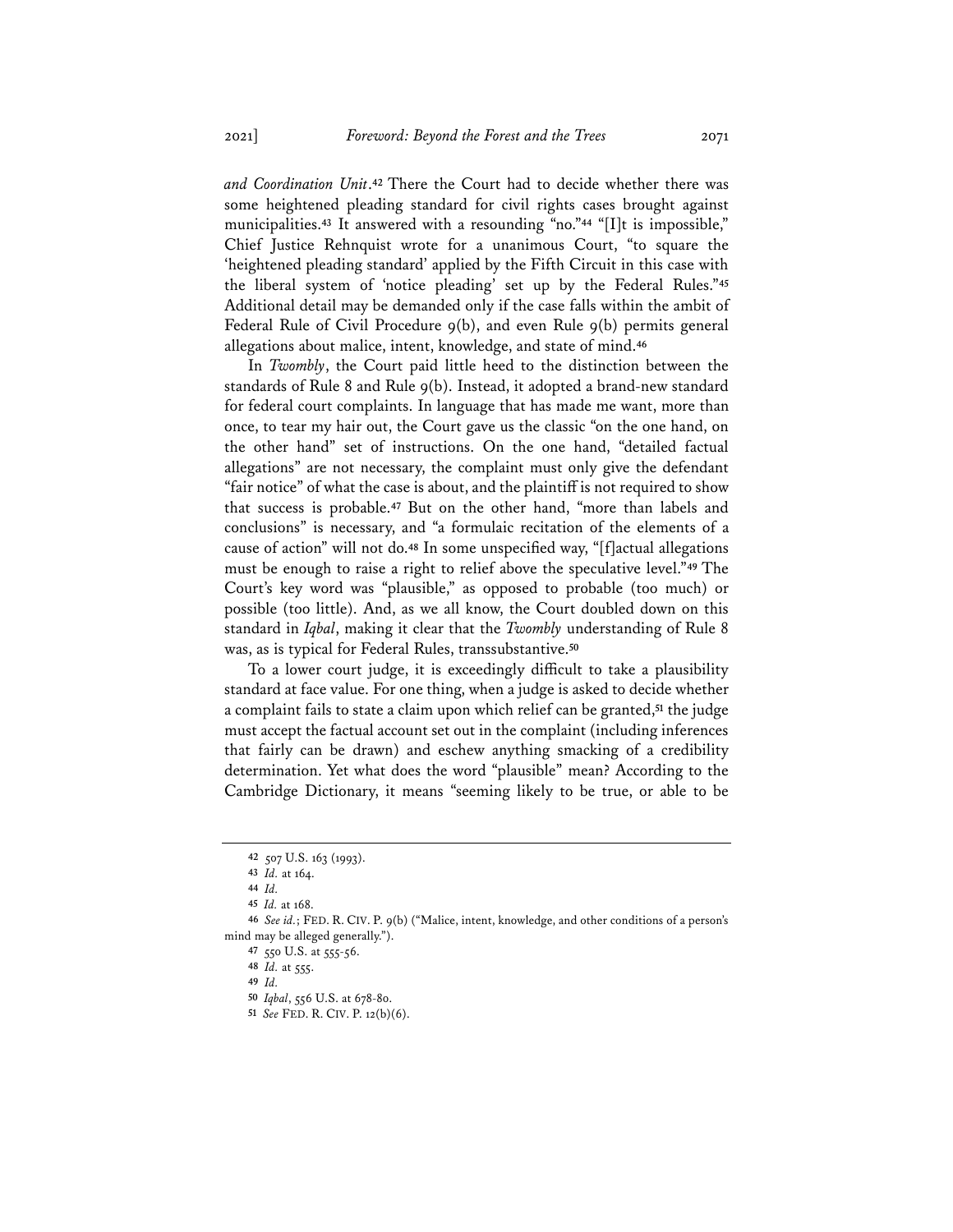believed."**<sup>52</sup>** Merriam-Webster offers this as the third definition of the word: "appearing worthy of belief."**<sup>53</sup>** It would be a serious matter indeed if the Rules of Civil Procedure are now asking judges to pass on the believability of complaints, in the face of the Seventh Amendment's preservation of the right to trial by jury and the ironclad rule that credibility questions are for the jury. So our hapless district court judges have had to set aside one of the most obvious meanings of the word "plausible" and search for something else.

In a couple of opinions, I have made a stab at making sense of all this. I began with the interesting fact that the Supreme Court itself, just two weeks after it handed down *Twombly*, issued a *per curiam* decision *in a pleading case*: *Erickson v. Pardus*.**<sup>54</sup>** *Erickson* (which the Court has reaffirmed several times) held that under Rule 8 "[s]pecific facts are not necessary; the statement need only 'give the defendant fair notice of what the . . . claim is and the grounds upon which it rests.'"**<sup>55</sup>** I took the Court at its word: whatever else *Twombly* had done, it did not displace the philosophy of notice pleading. My first effort at synthesizing the new regime occurred in a case called *Airborne Beepers & Video, Inc. v. AT&T Mobility LLC*.**<sup>56</sup>** That opinion summarized the state of play as follows: "Taking *Erickson* and *Twombly* together, we understand the Court to be saying only that at some point the factual detail in a complaint may be so sketchy that the complaint does not provide the type of notice of the claim to which the defendant is entitled under Rule 8."**<sup>57</sup>** Admittedly, that statement does not explain why the clear allegations of collusion in *Twombly* did not suffice. But the problem in *Twombly* was one familiar to antitrust lawyers: if one describes only behavior that firms would adopt individually, where is the agreement? Showing why agreement was one valid way to look at the facts, rather than simple conscious parallelism or less, was necessary to give the defendants some notice of what they had done wrong.

The Seventh Circuit returned to this problem in a case that came before our "University of Chicago" panel: Richard A. Posner, Frank H. Easterbrook, and me. The case was *Swanson v. Citibank, N.A.***<sup>58</sup>** It was a suit brought by a pro se plaintiff who believed that she had been the victim of racial discrimination in the extension of credit—specifically, a home equity loan.**<sup>59</sup>** The district court had dismissed it, citing *Twombly* and *Iqbal*, and so the

**<sup>52</sup>** *See Plausible*, CAMBRIDGE DICTIONARY, https://dictionary.cambridge.org/us/dictionary/ english/plausible [https://perma.cc/KF8G-4XXD].

**<sup>53</sup>** *See Plausible*, MERRIAM-WEBSTER DICTIONARY, https://www.merriam-webster.com/ dictionary/plausible [https://perma.cc/XC4S-RFXS].

**<sup>54</sup>** 551 U.S. 89 (2007).

**<sup>55</sup>** *Id.* at 93 (quoting Twombly, 550 U.S. at 555).

**<sup>56</sup>** 499 F.3d 663 (7th Cir. 2007).

**<sup>57</sup>** *Id.* at 667.

**<sup>58</sup>** 614 F.3d 400 (7th Cir. 2010).

**<sup>59</sup>** *Id.* at 402.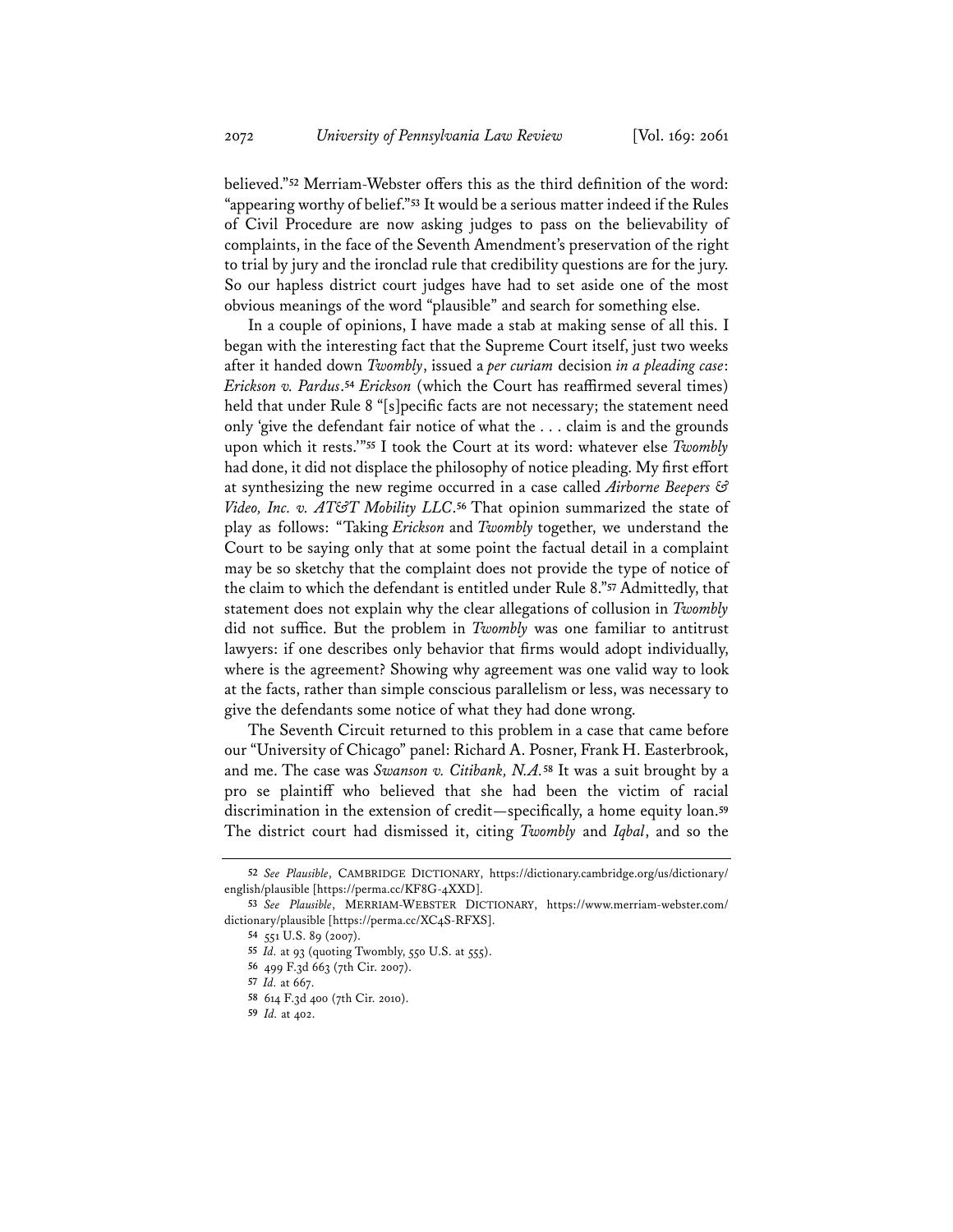question before the court of appeals was whether she had managed to allege enough to move forward.**<sup>60</sup>** Then-Chief Judge Easterbrook and I thought that she had done so; Judge Posner disagreed with us. Swanson had given the details of the loan she wanted, to whom she spoke at the bank, what the person said to her, the bank's preliminary approval of the loan, and then the bank's denial of the loan after an appraiser valued her home far below what she thought it was worth.**<sup>61</sup>** She had even gone out and commissioned an independent appraisal, to support the allegation that she was qualified for the loan.**<sup>62</sup>**

The majority began with the now-famous idea that, no more than Congress, the Supreme Court does not hide elephants in mouseholes—in other words, that it "was not engaged in a *sub rosa* campaign to reinstate the old fact-pleading system called for by the Field Code or even more modern codes."**<sup>63</sup>** Instead, we thought, the Court was calling for more "careful attention" to

several key questions: what, exactly, does it take to give the opposing party "fair notice"; how much detail realistically can be given, and should be given, about the nature and basis or grounds of the claim; and in what way is the pleader expected to signal the type of litigation that is being put before the court?**<sup>64</sup>**

It was in this light, we said, that the Court's insistence on plausibility had to be understood:

"Plausibility" in this context does not imply that the district court should decide whose version to believe, or which version is more likely than not. Indeed, the Court expressly distanced itself from the latter approach in *Iqbal,*  [confirming that] "the plausibility standard is not akin to a probability requirement." As we understand it, the Court is saying instead that the plaintiff must give enough details about the subject-matter of the case to present a story that holds together. In other words, the court will ask itself *could* these things have happened, not *did* they happen. For cases governed only by Rule 8, it is not necessary to stack up inferences side by side and allow the case to go forward only if the plaintiff's inferences seem more compelling than the opposing inferences.**<sup>65</sup>**

**<sup>60</sup>** *Id.* at 403.

**<sup>61</sup>** *Id.* at 403, 405.

**<sup>62</sup>** *Id.* at 403.

**<sup>63</sup>** *Id.* at 404.

**<sup>64</sup>** *Id.*

**<sup>65</sup>** *Id.* The opinion went on to point out that the Supreme Court did endorse a comparison of inferences for cases brought under the Private Securities Litigation Reform Act of 1995 in the case of *Tellabs, Inc. v. Makor Issues & Rights, Ltd.*, 551 U.S. 308, 323-24 (2007). *Id.*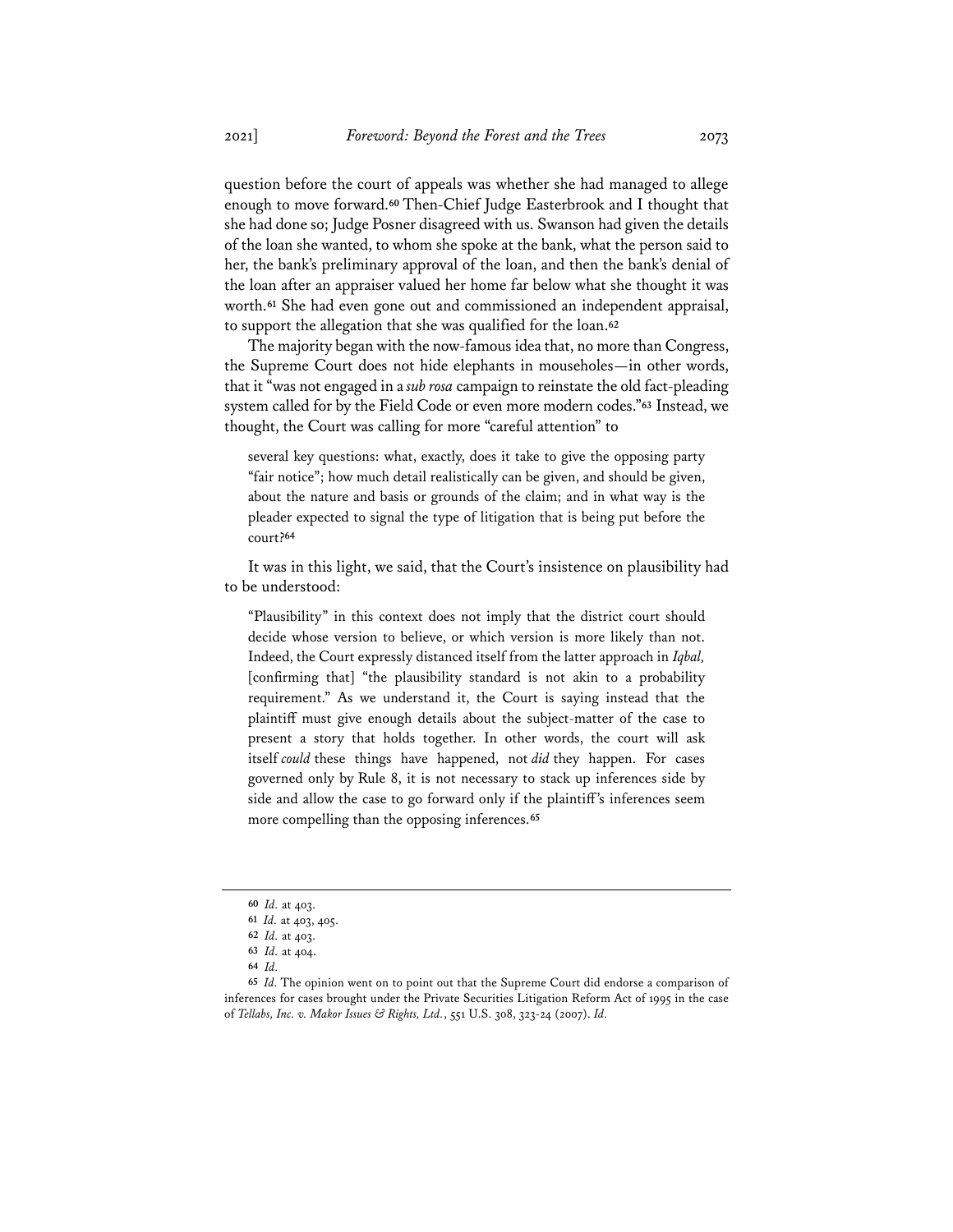Judge Posner, as I noted, did not see it that way. Perhaps influenced by our then-recent experience in *Tellabs,* where competing inferences must be stacked up, or perhaps simply understanding *Twombly* and *Iqbal* to call for tighter screening, he would have affirmed the decision of the district court.**<sup>66</sup>**

There is much that one can say about the impact that *Twombly* and *Iqbal* have had. In one way, it would be hard to overstate. Westlaw tells us that *Twombly* has been cited 558,436 times, and *Iqbal* is not far behind, with 447,008 citations. But I'll leave you with just one observation: there can be no doubt that the Supreme Court took these steps in order to restrict access to the courts. It frankly admitted that it hoped to make it more difficult for cases to move beyond the pleading stage, because the costs of litigation, and especially discovery, were swirling beyond control. Listen to what it said:

We alluded to the practical significance of the Rule 8 entitlement requirement in *Dura Pharmaceuticals, Inc. v. Broudo*,**<sup>67</sup>** when we explained that something beyond the mere possibility of loss causation must be alleged, lest a plaintiff with "a largely groundless claim" be allowed to "take up the time of a number of other people, with the right to do so representing an *in terrorem* increment of the settlement value." . . . Thus, it is one thing to be cautious before dismissing an antitrust complaint in advance of discovery, . . . but quite another to forget that proceeding to antitrust discovery can be expensive . . . . And it is self-evident that the problem of discovery abuse cannot be solved by "careful scrutiny of evidence at the summary judgment stage," much less "lucid instructions to juries"; the threat of discovery expense will push cost-conscious defendants to settle even anemic cases before reaching those proceedings.**<sup>68</sup>**

If this is not a substantive agenda, it is hard to know what would be. An "anemic" case—whatever that means (20% chance of success? 35% chance? 5% chance?)—or a "largely" groundless claim, may have some merit. But if conclusive proof of that merit is hidden deep in the defendant's files, the plaintiff is out of luck. In the *Twombly* and *Iqbal* decisions, the Court straightforwardly redefined what it means to set forth a "short, plain statement" of a claim "*showing*" that the pleader is entitled to relief.

If pleading were the only area that posed these challenges, perhaps we could live with it. But other examples are easy to gather. Another example which, if possible, raises even more difficult issues than those we saw with Rule 8, comes from the field of class actions. I am speaking here exclusively of the class action regime that began with the 1966 amendments to Rule 23,

**<sup>66</sup>** *Id.* at 407 (Posner, J., dissenting).

**<sup>67</sup>** 544 U.S. 336 (2005).

**<sup>68</sup>** 550 U.S. at 557-59 (citations omitted).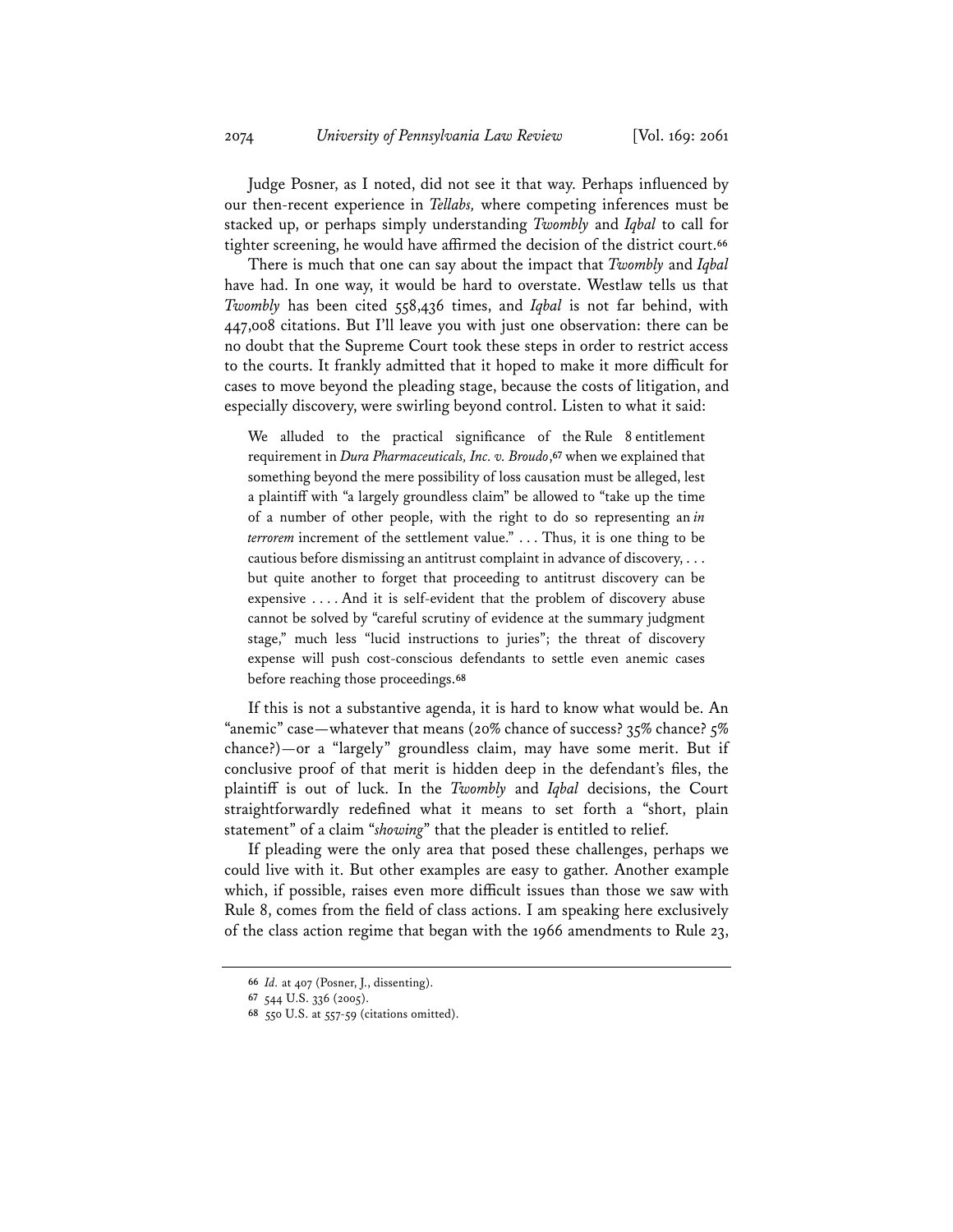about which Professor Burbank (once again) has written extensively.**<sup>69</sup>** The structure of the rule is familiar: it allows a self-nominated representative to bring a collective action in federal court if that volunteer can satisfy the prerequisites set out in Rule 23(a) and is bringing an action that falls within one of the three categories of Rule 23(b). (I set to one side here the possibility of defendant classes, or defendant joinder, which pose somewhat different problems.) The Rule 23 class action is not, of course, the only type of aggregate litigation possible. Several other options exist, depending on how broadly one wishes to define "aggregate litigation": (1) joinder of each individual party under Rule 20(a)(1); (2) having an organization**<sup>70</sup>** such as one's labor union,**<sup>71</sup>** or the Sierra Club,**<sup>72</sup>** or the League of Women Voters,**<sup>73</sup>** or the Washington State Apple Advertising Commission,**<sup>74</sup>** sue on behalf of its members (think of these as pre-formed classes); or (3) opt-in collective actions such as the one made available in the Fair Labor Standards Act.**<sup>75</sup>** Rule 23 class actions hold the promise of enabling people with common claims, based on common facts, to pool their resources and vindicate their rights.

Rule 23(b) recognizes three different types of class actions: those involving limited funds or indivisible obligations (the  $(b)(1)$  action); those involving injunctive relief that will benefit all members of the class (the  $(b)(2)$ ) action); and those involving nothing more than a question of law or fact that predominates over any individual issues and for which the class mechanism offers a superior method of adjudication (the  $(b)(3)$  action). My focus is on the  $(b)(3)$  action, not because there is nothing interesting to say about the other two, but because it best illustrates the slippery nature of the distinction between substance and procedure. The question is simple: how should one characterize a mechanism that transforms one person's claim for \$50 (maybe an overcharge on a rental car contract) into a million such claims, adding up

**<sup>69</sup>** *See, e.g.*, Stephen B. Burbank, *The Class Action Fairness Act of 2005 in Historical Context: A Preliminary View*, 156 U. PA. L. REV. 1439 (2008); Stephen B. Burbank & Sean Farhang, *Class Actions and the Counterrevolution Against Federal Litigation*, 165 U. PA. L. REV. 1495 (2017); Stephen B. Burbank & Tobias Barrington Wolff, *Class Actions, Statutes of Limitations and Repose, and Federal Common Law*, 167 U. PA. L. REV. 1 (2018).

**<sup>70</sup>** Standing to sue is often an issue in these cases. *See generally* Ryan Baasch, *Reorganizing Organizational Standing*, 103 VA. L. REV. ONLINE 18 (2017). But, as the Supreme Court confirmed in *Hunt v. Washington State Apple Advertising Commission*, an association will have standing to sue on behalf of its members if the members themselves have suffered the type of immediate injury that supports standing. 432 U.S. 333, 342 (1977).

**<sup>71</sup>** *See, e.g.*, United Food & Com. Workers Union Loc. 751 v. Brown Grp., Inc., 517 U.S. 544, 555-57 (1996) (union suit against employer for violation of Worker Adjustment and Retraining Notification Act, 29 U.S.C. § 2102(a)).

**<sup>72</sup>** *See* Sierra Club v. Trump, 963 F.3d 874, 883-84 (9th Cir. 2020).

**<sup>73</sup>** *See* League of Women Voters of Ohio v. Brunner, 548 F.3d 463, 466-67 (6th Cir. 2008).

**<sup>74</sup>** *See* Hunt, 432 U.S. at 342.

**<sup>75</sup>** *See* 29 U.S.C. § 216; *see also* Tyson Foods, Inc. v. Bouaphakeo, 136 S. Ct. 1036 (2016).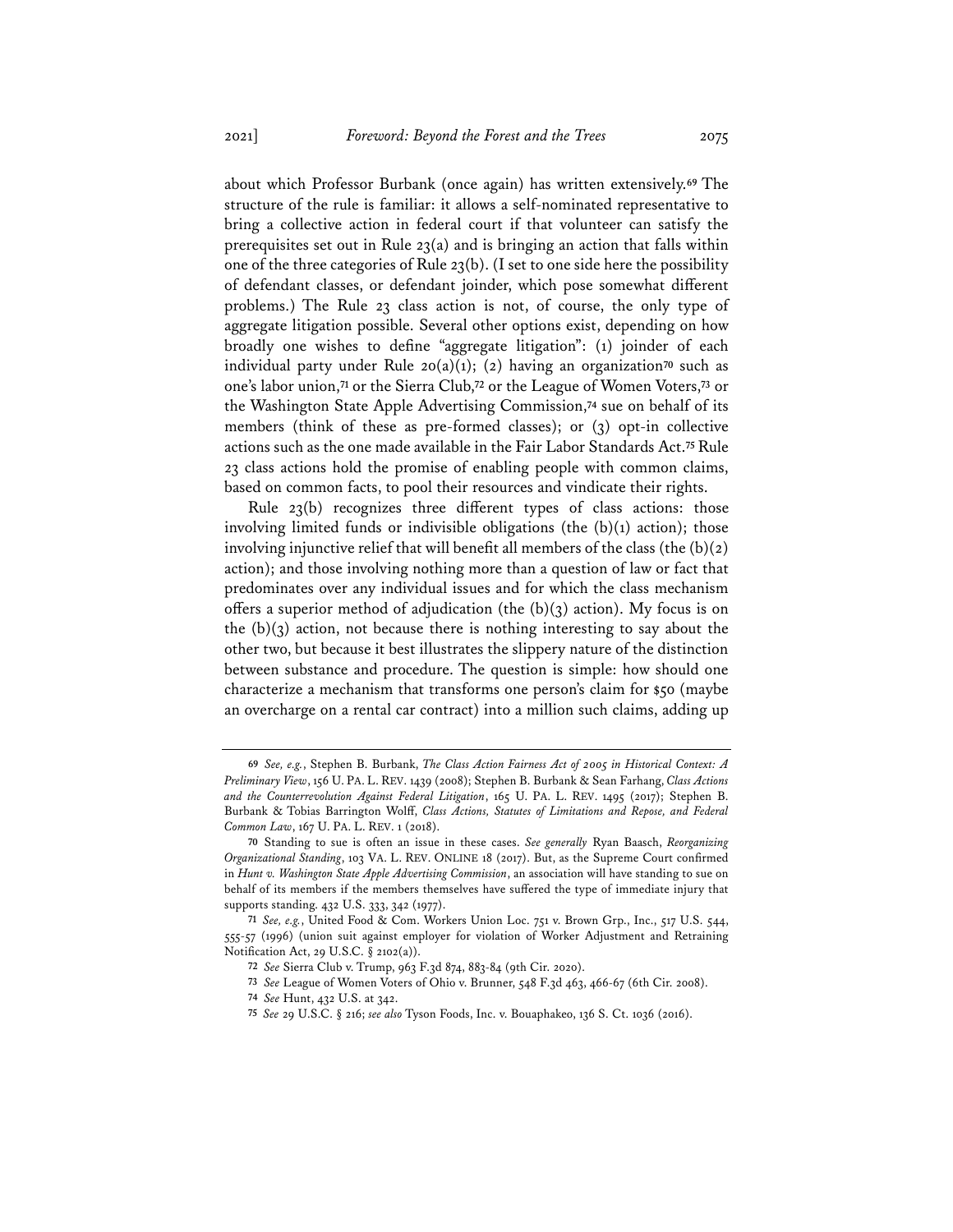to \$50,000,000 and cognizable in federal court under the Class Action Fairness Act? These are classic "negative value" claims, standing alone: it costs \$402 today just to file a civil action in a federal district court.**<sup>76</sup>** A vanishingly small number of people will be so determined to pursue litigation that they will start out in the hole and just dig deeper. So our rental car company has little to nothing to fear from any individual. It is the class action device that transforms this matter from a nothing into potentially huge liability.

The Supreme Court has taken a formalistic approach to these matters in the related area of class arbitration waivers. Hoping to avoid the nightmare ballooning of potential liability I just sketched out, companies sometimes slip into the fine print language indicating that the consumer agrees that all claims will be submitted to arbitration and that she waives the right to seek class arbitration. Just such a provision was inserted into the contract at issue in *AT&T Mobility LLC v. Concepcion*, which the Supreme Court decided in 2011.**<sup>77</sup>** That case involved the compatibility of a California law that permitted classaction waivers to be branded unconscionable and unenforceable in consumer contracts of adhesion with the Federal Arbitration Act.**<sup>78</sup>** The California Supreme Court expressly recognized that forcing people into individual litigation was tantamount to a substantive rule allowing consumer rip-offs:

[W]hen the waiver is found in a consumer contract of adhesion in a setting in which disputes between the contracting parties predictably involve small amounts of damages, and when it is alleged that the party with the superior bargaining power has carried out a scheme to deliberately cheat large numbers of consumers out of individually small sums of money, then . . . the waiver becomes in practice the exemption of the party "from responsibility for [its] own fraud, or willful injury to the person or property of another." Under these circumstances, such waivers are unconscionable under California law and should not be enforced.**<sup>79</sup>**

The U.S. Supreme Court was not bothered by that possibility. Interestingly, it did not deny that such "small-dollar claims . . . might . . . slip through" the cracks in the legal system.**<sup>80</sup>** That's just the way the cookie crumbles. (For what it was worth, the Court added that the particular arbitration system AT&T Mobility offered did seem to the Court to be userfriendly.**81**)

**<sup>76</sup>** *See, e.g.*, *Fee Schedule*, S. DIST. OF ILL., https://www.ilsd.uscourts.gov/AttyFeeSchedule.aspx [https://perma.cc/3SHE-Y9XT].

**<sup>77</sup>** 563 U.S. 333 (2011).

**<sup>78</sup>** *Id.* at 336.

**<sup>79</sup>** *Id.* at 340 (quoting Discover Bank v. Superior Ct., 113 P.3d 1100, 1110 (Cal. 2005)).

**<sup>80</sup>** *Id.* at 351.

**<sup>81</sup>** *Id.* at 351-52.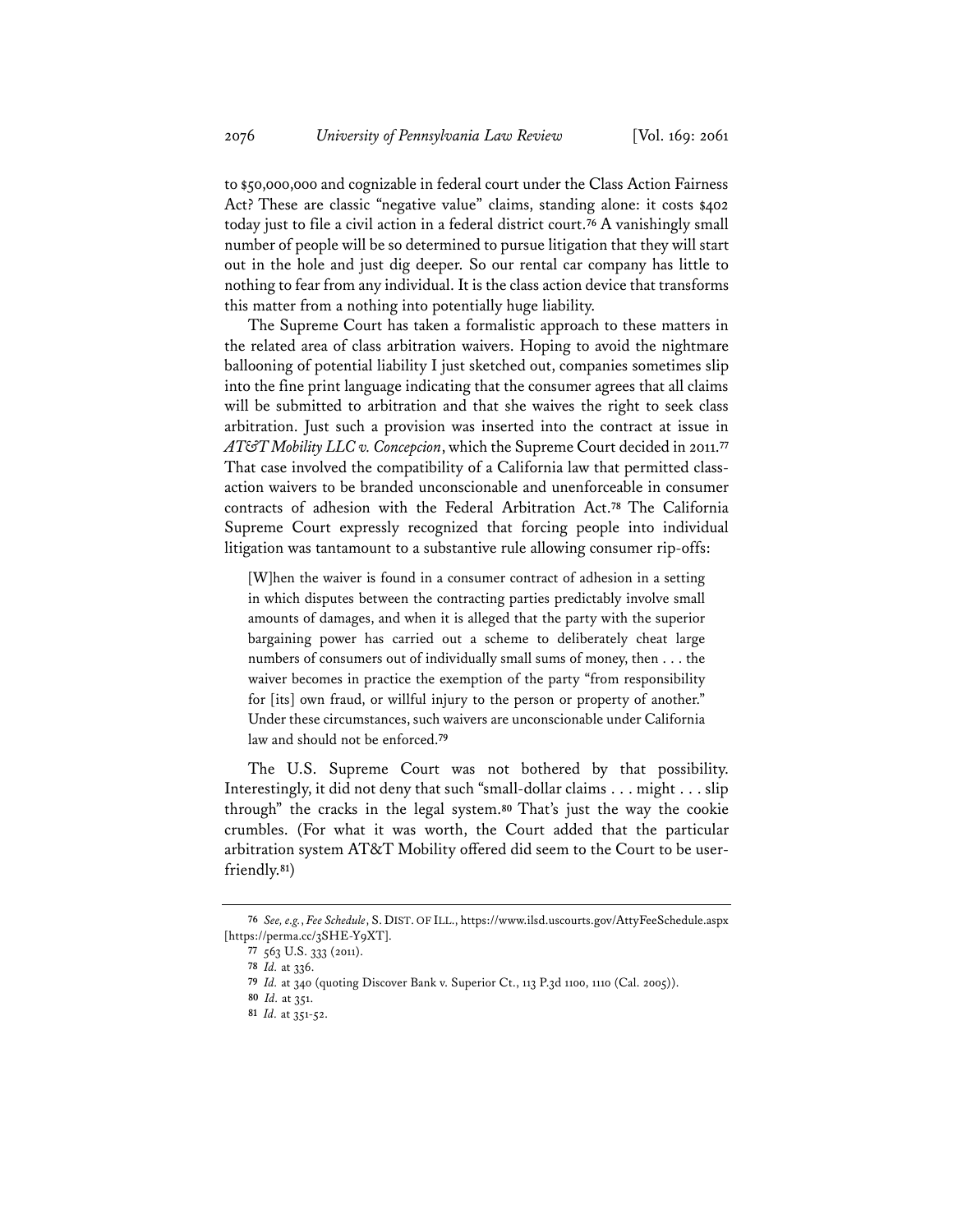The Court returned to this topic in *American Express Co. v. Italian Colors Restaurant*.**<sup>82</sup>** It drew an interesting line between provisions in an arbitration agreement that effectively barred the *right to pursue* a statutory remedy things such as punitively high filing and administrative fees—and the expense of *pursuing* relief, which it brushed aside.**<sup>83</sup>** No matter that in the latter category one might find the expense of hiring expert witnesses, or the expense of pursuing discovery of electronically stored information, or the expense of pulling together a properly supported summary judgment motion. The Court saw no difference between requiring a single litigant to bear those costs and permitting a group to share them.

There is no reason to believe that this line of analysis would be any different for a Rule 23 class action than it was for class arbitration. At least when it comes to certifying classes for litigation, rather than for settlement, the Supreme Court has tightened the screws on Rule 23. It has called for more pre-certification discovery and work and stressed, quoting the late Professor Richard Nagareda, that "[w]hat matters to class certification . . . is not the raising of common questions . . . but, rather, the capacity of a class-wide proceeding to generate common *answers* apt to drive the resolution of the litigation."**<sup>84</sup>** Class actions, the Court cautions, must be viewed as "an exception to the usual rule that litigation is conducted by and on behalf of the individual named parties only."**<sup>85</sup>**

Perhaps you think that class actions are an essential part of our procedural toolbox, or perhaps you are a skeptic. Maybe you like settlement classes that buy the defendant "global peace," but you aren't so sure about litigation classes. Maybe you are attracted to other forms of aggregate litigation, in the interest of efficiency, or consistency of result, or access to courts. Wherever you stand on these issues, it is hard to argue that you are weighing only a "housekeeping" matter of procedure. This is as substantive as a statute of limitations that cuts off a potentially meritorious lawsuit, or a decision about capacity to sue, or an entitlement to attorney's fees or cost-shifting. That is the message that Professor Burbank has driven home, in article after article, and he makes a powerful case for his position.

Whether or not you agree with him, there are important institutional consequences. Either way, you must ask who should be crafting these rules: Congress? The Supreme Court through the Rules Enabling Act? The Supreme Court in the guise of interpreting statutes or rules? You would not

**<sup>82</sup>** 570 U.S. 228 (2013).

**<sup>83</sup>** *Id.* at 236.

**<sup>84</sup>** Wal-Mart Stores, Inc. v. Dukes, 564 U.S. 338, 350 (2011) (quoting Richard A. Nagareda, *Class Certification in the Age of Adequate Proof*, 84 N.Y.U. L. REV. 97, 132 (2009)).

**<sup>85</sup>** Comcast Corp. v. Behrend, 569 U.S. 27, 33 (2013); Dukes, 564 U.S. at 348.